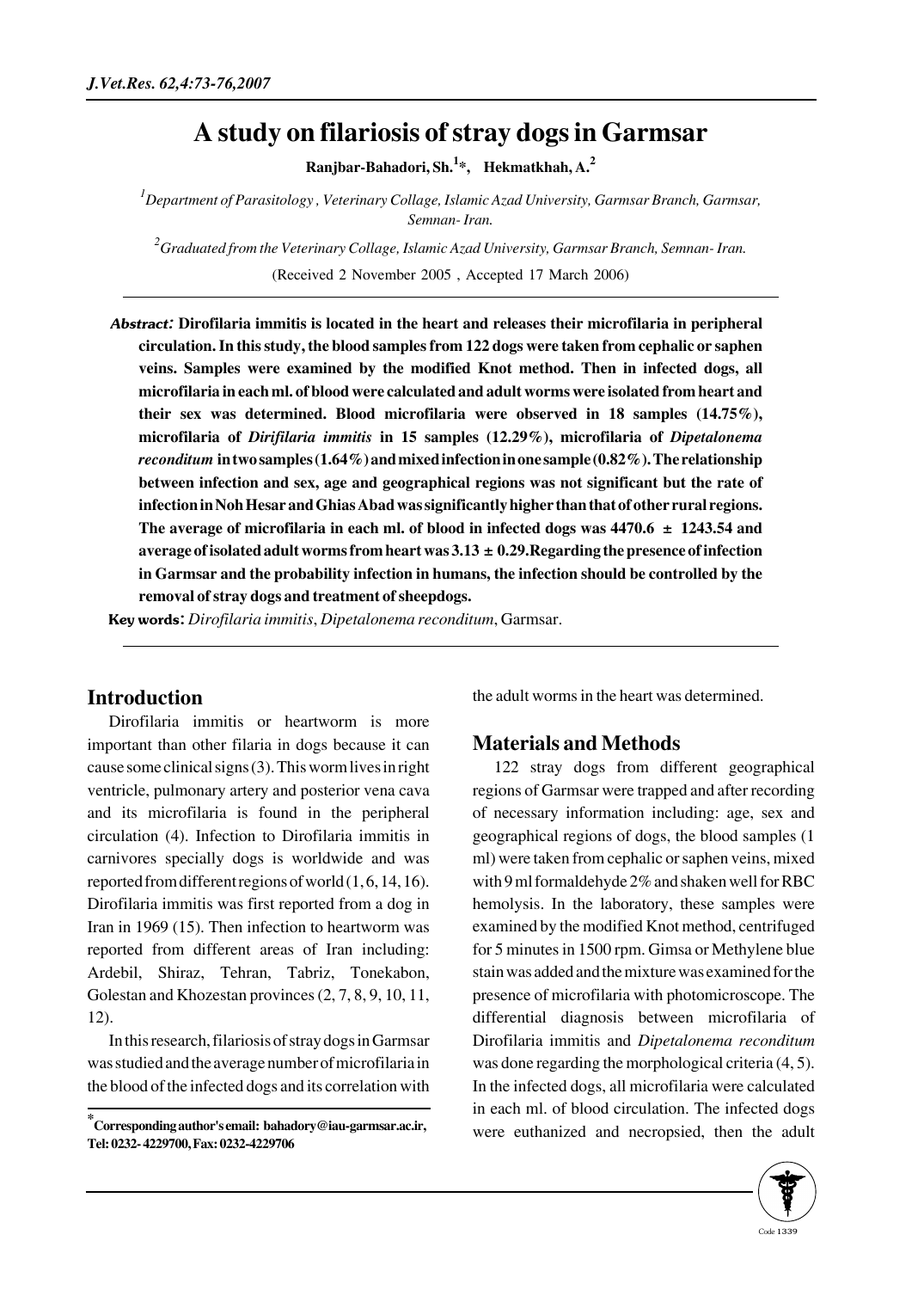|                | Infection         |       |     |               |                 |      |  |  |
|----------------|-------------------|-------|-----|---------------|-----------------|------|--|--|
| No. of<br>dogs | D. <i>immitis</i> |       |     | D. reconditum | Mixed infection |      |  |  |
|                | No.               | $\%$  | No. | $\%$          | No.             | $\%$ |  |  |
| 122            | 15                | 12.29 |     | 1.64          |                 | 0.82 |  |  |

**Table 1- Frequency and percentage of the blood filaria of dogs in Garmsar.**

worms were isolated from the dogs' hearts and the sex of the isolated worms was determined.

#### **Results**

In the present study, blood microfilaria were observed in 18 samples (14.75%), microfilaria of Dirofilaria immitis in 15 samples (12.29%), microfilaria of *Dipetalonema reconditum* in two samples (1.64%) and mixed infection in one sample (0.82%) (Table 1).

The results concerning the relationship between the infection to blood filariosis and the sex of dogs were shown in (Table 2). 15.69% of the male dogs were infected to filariosis and only two female dogs were infected.

**Table 2- Frequency and percentage of the blood filaria in Garmsar based on sex.**

|        | No. of<br>dogs | Infection |            |     |               |                 |      |  |  |  |
|--------|----------------|-----------|------------|-----|---------------|-----------------|------|--|--|--|
| Sex    |                |           | D. immitis |     | D. reconditum | Mixed infection |      |  |  |  |
|        |                | No.       | $\%$       | No. | $\%$          | No.             | $\%$ |  |  |  |
| Male   | 102            | 14        | 13.73      | ı   | 0.98          |                 | 0.98 |  |  |  |
| Female | 20             |           | 5          |     | 5             | $\Omega$        | 0    |  |  |  |

The highest rate of infection was shown in 3 year old age group (26.67%). But there is no significant relationship between the infection to filariosis and the age of dogs  $(p=0.540)$ .

The study on the geographical distribution of the infection in Garmsar showed that the highest rate of filariosis was observed in the west of Garmsar (Table 3). But the statistical analysis did not show any relationship between the infection and geographical regions (p=0.065). But this analysis showed that the rate of filariosis in Noh Hesar and Ghiasabad is significantly higher than that of the other rural regions  $(p=0.003)$ .

The average of microfilaria in each ml. of the

| Geographical regions |                    | No. of dogs    |       | Infection      |                |                |              |                 |                | Total          |              |
|----------------------|--------------------|----------------|-------|----------------|----------------|----------------|--------------|-----------------|----------------|----------------|--------------|
|                      |                    |                |       | D. immitis     |                | D. reconditum  |              | Mixed infection |                |                |              |
|                      |                    | No.            | $\%$  | No.            | $\%$           | No.            | $\%$         | No.             | $\%$           | No.            | $\%$         |
| North                | Haji Abad          | 10             | 8.19  | $\Omega$       | $\Omega$       | $\Omega$       | $\Omega$     | $\Omega$        | $\Omega$       | $\Omega$       | $\mathbf{0}$ |
|                      | Se Baradar         | 12             | 9.83  | $\Omega$       | $\mathbf{0}$   | $\Omega$       | $\Omega$     | $\Omega$        | $\Omega$       | $\Omega$       | $\Omega$     |
|                      | Mele Bagh          | $\overline{4}$ | 3.28  | $\mathbf{1}$   | 6.67           | $\Omega$       | $\Omega$     | $\mathbf{0}$    | $\Omega$       | $\mathbf{1}$   | 25           |
| West                 | Ghias Abad         | 18             | 14.75 | 6              | 40             | $\mathbf{1}$   | 50           | $\mathbf{1}$    | 100            | 8              | 44.44        |
|                      | Hosein Abad        | 4              | 3.28  | $\Omega$       | $\Omega$       | $\Omega$       | $\Omega$     | $\Omega$        | $\Omega$       | $\Omega$       | $\Omega$     |
| East                 | Kardavan           | 8              | 6.56  | $\mathbf{0}$   | $\mathbf{0}$   | $\Omega$       | $\mathbf{0}$ | $\mathbf{0}$    | $\mathbf{0}$   | $\mathbf{0}$   | $\mathbf{0}$ |
|                      | Rikan              | 7              | 5.74  | $\mathbf{1}$   | 6.67           | $\Omega$       | $\Omega$     | $\Omega$        | $\Omega$       | $\mathbf{1}$   | 14.29        |
|                      | Koshk              | 8              | 6.56  | $\Omega$       | $\Omega$       | $\Omega$       | $\Omega$     | $\Omega$        | $\Omega$       | $\Omega$       | $\mathbf{0}$ |
|                      | Mahmood Abad       | 5              | 4.10  | $\Omega$       | $\mathbf{0}$   | $\Omega$       | $\Omega$     | $\Omega$        | $\Omega$       | $\Omega$       | $\Omega$     |
|                      | Fand and Shahsefid | $\tau$         | 5.74  | $\Omega$       | $\mathbf{0}$   | $\Omega$       | $\Omega$     | $\Omega$        | $\overline{0}$ | $\Omega$       | $\Omega$     |
|                      | Shah Bodagh        | $\overline{4}$ | 3.28  | $\mathbf{0}$   | $\overline{0}$ | 1              | 50           | $\Omega$        | $\overline{0}$ | 1              | 25           |
|                      | Noh Hesar          | 2              | 1.64  | $\overline{c}$ | 13.33          | $\mathbf{0}$   | $\mathbf{0}$ | $\Omega$        | $\overline{0}$ | $\overline{c}$ | 100          |
|                      | Chahar Gheshlagh   | $\tau$         | 5.74  | $\mathbf{1}$   | 6.67           | $\Omega$       | $\Omega$     | $\Omega$        | $\Omega$       | 1              | 14.29        |
| South                | Saroozan           | 5              | 4.10  | $\mathbf{1}$   | 6.67           | $\Omega$       | $\Omega$     | $\Omega$        | $\Omega$       | $\mathbf{1}$   | 20           |
|                      | Lajran             | 18             | 14.75 | $\overline{c}$ | 13.33          | $\Omega$       | $\mathbf{0}$ | $\Omega$        | $\overline{0}$ | $\overline{c}$ | 11.11        |
|                      | Ghaleno            | 3              | 2.46  | $\mathbf{1}$   | 6.67           | $\Omega$       | $\Omega$     | $\Omega$        | $\Omega$       | 1              | 33.33        |
| Total                |                    | 122            | 100   | 15             | 100            | $\overline{c}$ | 100          | $\mathbf{1}$    | 100            | 18             | 100          |

**Table 3- Frequency and percentage of the blood filaria in Garmsar based on the geographical distribution.**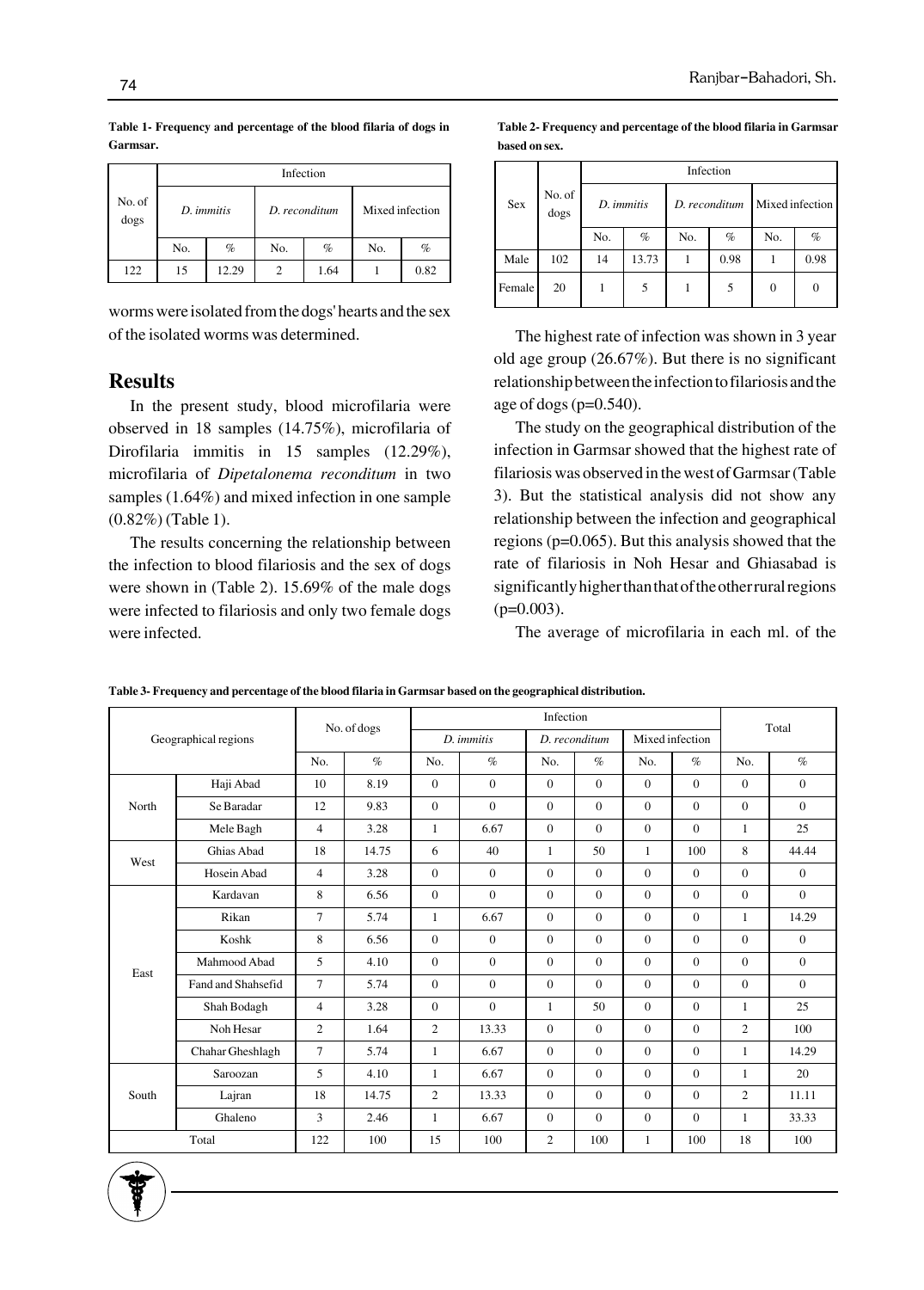**Table 4- No. of microfilaria in each ml. of the blood circulation and the adult worms in the heart of the infected dogs to D. immitis in Garmsar.**

|                         | No. of               | Adult worms in heart |                 |  |  |  |
|-------------------------|----------------------|----------------------|-----------------|--|--|--|
| Dogs infected           | microfilaria         |                      |                 |  |  |  |
| to $D$ . <i>immitis</i> | in each ml. of       | Male                 | Female          |  |  |  |
|                         | blood                |                      |                 |  |  |  |
| $\mathbf{1}$            | 1020                 | $\mathbf{1}$         | $\mathbf{1}$    |  |  |  |
| $\overline{2}$          | 480                  | $\overline{c}$       | 1               |  |  |  |
| 3                       | 400                  | 1                    | 1               |  |  |  |
| 4                       | 1750                 | 1                    | 1               |  |  |  |
| 5                       | 8570                 | $\mathbf{1}$         | 3               |  |  |  |
| 6                       | 11520                | $\overline{c}$       | 3               |  |  |  |
| 7                       | 5310                 | $\mathbf{1}$         | $\overline{c}$  |  |  |  |
| 8                       | 13065                | $\overline{2}$       | $\overline{c}$  |  |  |  |
| 9                       | 1500                 | $\mathbf{1}$         | 1               |  |  |  |
| 10                      | 820                  | 1                    | 1               |  |  |  |
| 11                      | 84                   | $\overline{2}$       | 1               |  |  |  |
| 12                      | 2380                 | 3                    | 1               |  |  |  |
| 13                      | 7410                 | 3                    | 1               |  |  |  |
| 14                      | 450                  | $\mathbf{1}$         | 1               |  |  |  |
| 15                      | 12300                | 3                    | $\overline{c}$  |  |  |  |
| Mean $\pm$ S. E.        | $4470.6 \pm 1243.54$ | $1.67 \pm 0.21$      | $1.47 \pm 0.19$ |  |  |  |

blood in the infected dogs was  $4470.6 \pm 1243.54$  and the average of the isolated adult worms from the hearts of the infected animals was  $3.13 \pm 0.29$  in which  $1.67 \pm 0.21$  of them were male and  $1.47 \pm 0.19$ were female (Table 4).

#### **Discussion**

The conducted studies in different regions of Iran show that the infection to Dirofilaria immitis or heart worm is prevalent in extensive areas of the country. The reports show the extensive climatic distribution of the infection to the above-mentioned nematode as follows: Ardebile (34.6%) (2), Tonekabon (15%) (10), Golestan province (18.18%) (11), Shiraz (9.5%) (7), Tabriz (4.8%) (9) and Tehran (1.4%) (8), also in wild carnivores (Khozestan province) (4). Meanwhile, the isolation of the adult worms from hydrocoel of a child of 5 years old shows that the infection to Dirofilaria immitis is zoonotic between humans and dogs (13). Due to the fact that Tehran and Garmsar are near to each other (90 km) and the infection was reported in Garmsar, the necessity of this study is felt.

This study shows that the infection to microfilaria exists in the blood of 14.75% of the stray dogs in Garmsar and the use of the diagnostic keys (4 and 5)

clears that 12.29% of them were infected to Dirofilaria immitis, 1.64% to *Dipetalonema reconditum* and 0.82% to the mixed infection. So the infection in Garmsar is similar to the obtained results of other studies in different regions of Iran and it was shown that the infection to Dirofilaria immitis in Iran is endemic. The rate of the infection to *Dipetalonema reconditum* in Garmsar is also low (1.64%) and is similar to that of other studies including: stray dogs in Mashhad (5.07%) (12) and sheepdogs in Tabriz (4.8%) (9). These findings show that the infection to this nematode is low in Iran.

The statistical analysis did not show any significant relationship between the infection to the blood filarial and the factors including: sex, age and geographical regions. These findings were also in line with those of other studies (2, 10, 11, 12), but Hatsushika *et al*., showed that the infection in the male dogs (74.7%) was higher than that in the females (6). Meshgi *et al*., (2002) reported that the highest rate of the infection to Dirofilaria immitis (66.7%) was observed in the age range of 9 years old and above. Also the highest rate of the infection to *Dipetalonema reconditum* was observed (9%) in the age range of 5- 7 years old (9). The statistical analysis using the one way ANOVA method shows that the rate of the infection was significantly higher in Noh Hesar and Ghias Abad, the cause of which was probably related to the suitable ecological condition in these villages compared with the other rural regions which have dry and desert climatic conditions. Therefore, the condition is suitable for proliferation of flies as intermediated host for Dirofilaria immitis. Thus regarding the existing infection in Garmsar and the probable infection in humans, the infection should be controlled by the removal of the stray dogs and treatment of the sheep dogs.

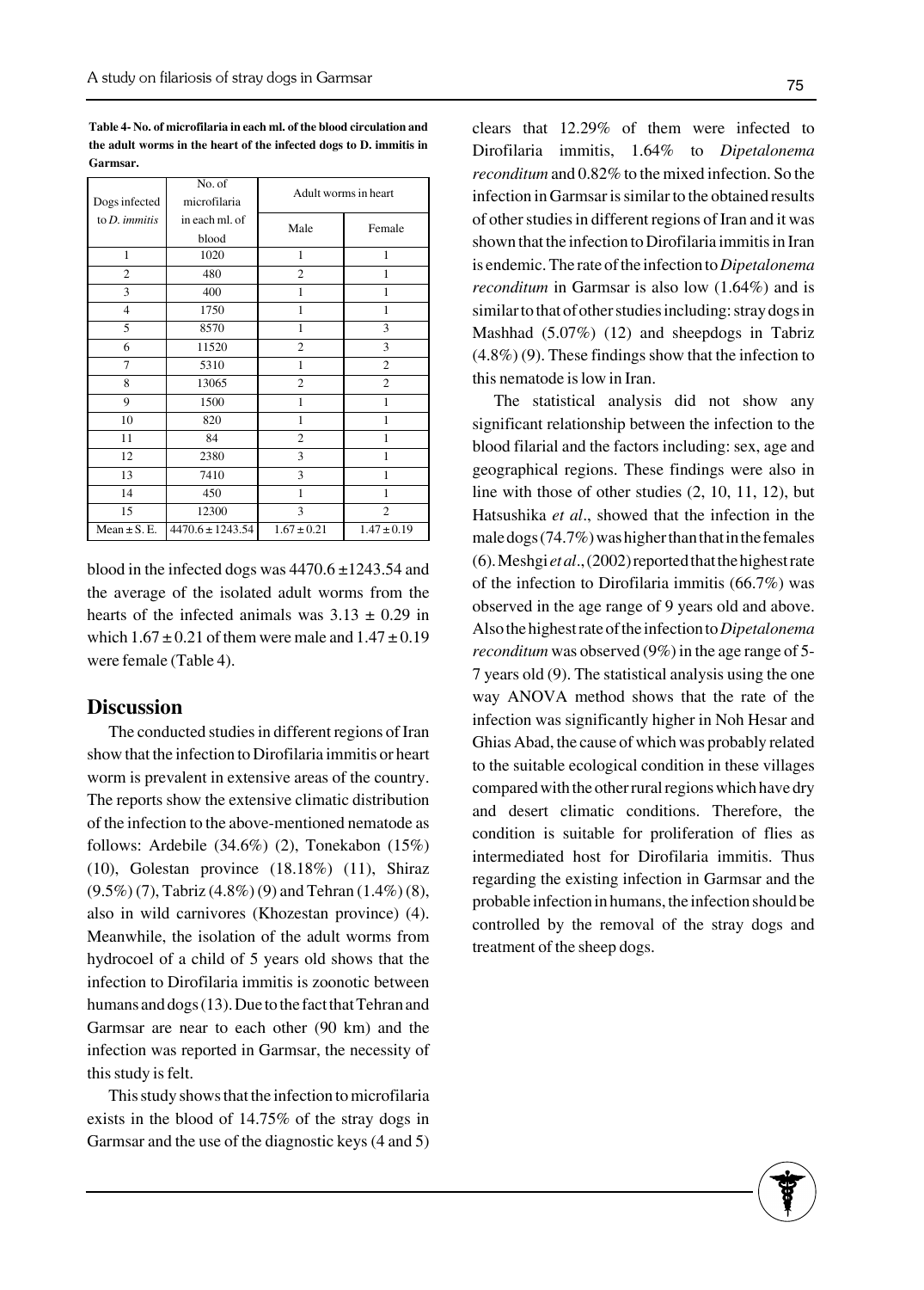#### **References**

- Atas, A. D., Ozcelik, S., Saygi, G.(1997) The 1. occurrence of helminth species in stray dogs, their prevalence and significance to public health in Sivas. Acta. Parasitol. Turcica. 21: 305-309.
- 2. Bokai, S., Moobedi, A., Mohebali, M., Hoseini, H., Nadim, A.(1998) Study on prevalence of dirofilariosis in Meshkinshahr- Northwest of Iran. J. Fac. Vet. Med. Tehran. Univ. 53: 23.
- 3. Brown, H. W., Neva, F. A.(1993) Basic clinical Parasitology. 5th edition, Printed in the republic of Singapore. 158-159.
- Eslami, A.(1998) Veterinary Helminthology. Tehran 4. University Publications (in Persian). 584-603 and 642-645.
- Eslami, A., Ranjbar-Bahadori, Sh.(2004) Diagnostic 5. methods of helminth infection. Islamic azad University, Garmsar Branch Publications (in Persian). 296.
- 6. Hatsushika, R., Okino, T., Shimizu, M., Ohyama, F. (1992) The prevalence of dog heart worm (Dirofilaria immitis) infection in stray dogs in Okayama, Kawasaki, Japan. Med. J. 3: 75-83.
- 7. Jafari, S., Gaur, N. S., Khaksar, Z.(1996) Prevalence of Dirofilaria immitis on dog of Fars province of Iran. J. Appl. Anim. Res. 9: 27-31.
- 8. Meshgi, B., Eslami, A.(2001) Study on filariosis of sheepdogs around of Tehran. J. Fac. Vet. Med. Tehran. Univ. 55:53-56.
- 9. Meshgi, B., Eslami, A., Ashrafi Helan, J.(2002) Epidemiological survey of blood filariae in rural and urban dogs of Tabriz. J. Fac. Vet. Med. Tehran. Univ. 57: 59-63.
- 10. Ranjbar-Bahadori, Sh., Eslami, A., Meshgi, B., Mohammad Mohtasham, R.(2005) Study on blood filaria of dogs in Tonekabon. J. Fac. Vet. Med. Tehran. Univ. 60:353-356.
- 11. Ranjbar-Bahadori, Sh., Eslami, A.(2006) Study on blood filaria of dogs in Golestan province and determining of its periodicity. J. Fac. Vet. Med. Univ.Tehran.61: 55-58.
- 12. Razmi, Gh.(1999) Study on situation of infection to dogs of Mashhad to types of filaria. J. Fac. Vet. Med. Tehran. Univ. 54: 5-7.
- 13. Salahi Moghadam, A., Moobedi, A., Bani Hashemi, S. J.(2000) Case report of Dirofilaria in Hydrocoel of a child with 5 years old age,  $3<sup>th</sup>$  National Congress of Parasitilogy, sari, Iran. Mazandaran medical sciences university Publications. 319.
- 14. Sanjar, M., Niak, A., Khatibi, S.(1969) Dirofilariasis in the dog in Iran. Vet. Rec. 52: 204.
- 15. Sadighian, A.(1969) Helminth parasites of stray dogs and jackals in Shahsavar area, Caspian region, Iran. J. Helminth. 2: 372-374.
- 16. Souza, N. F., Benigno, R. N. M., Figueiredo, M. Salim, S. K., Silva, D., Goncalves, R., Peixoto, P. C. and Serra, F. M. N.(1997) Prevalence of Dirofilaria immitis in dogs in the city of Belm, Para, assessed on the basis of microfilaraemia. Rev. Brasil. Parasitol. Vet. 6: 83-86.